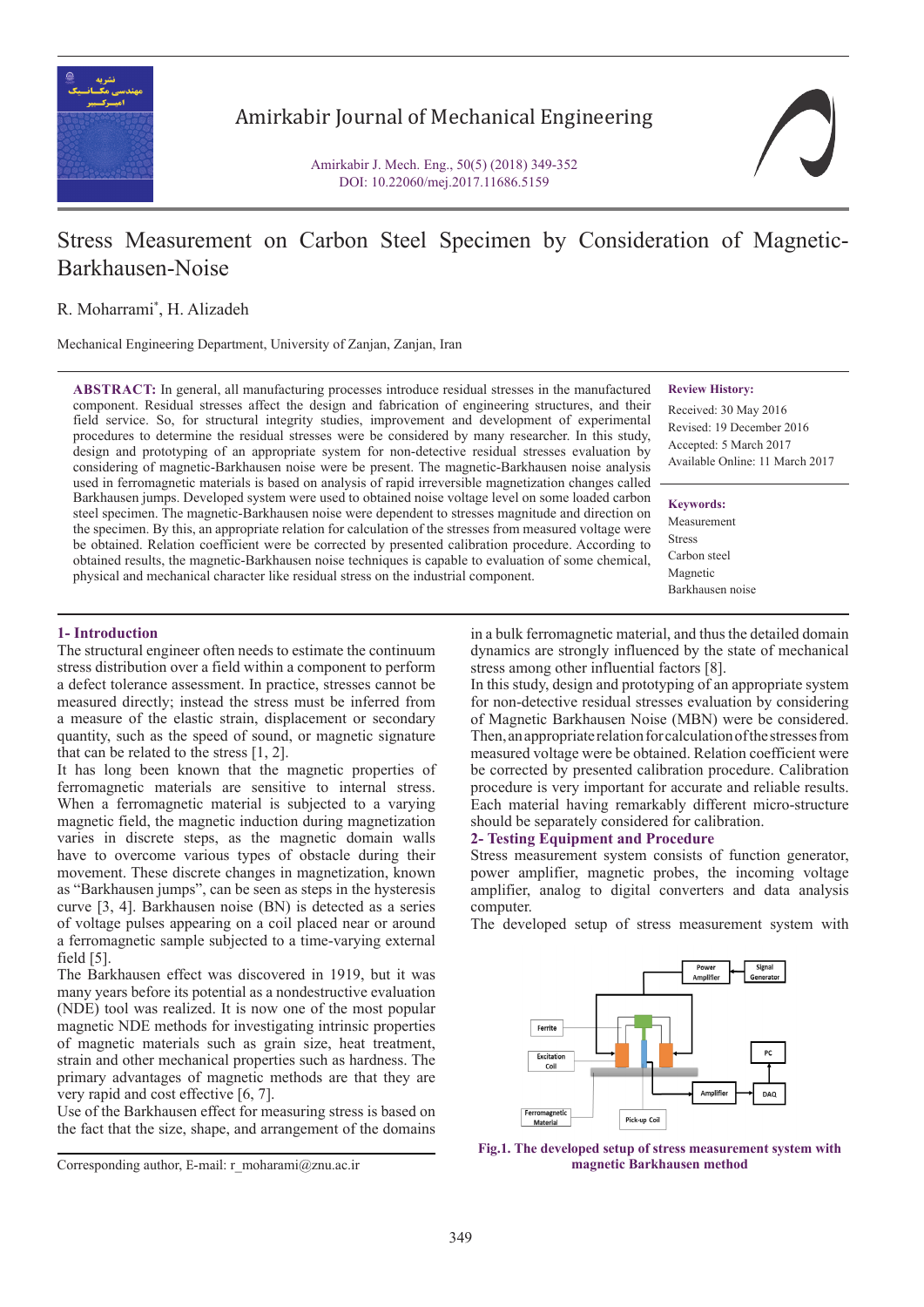magnetic-Barkhausen method was shown in Fig.1.

A bar of St 37 carbon steel was machined along the rolling direction to produce an ASTM E8 standard specimen for tensile testing. The specimen was subjected to uniaxial tension using a tensile test machine. The specimen was magnetized with a Barkhausen probe consisting of a magnetizing coil wound around a ferritic C-core electromagnet in different case of applied stresses.

The sample without any tensional loading using by developed device has been tested and noise voltage recorded as Barkhausen signals value. Then a certain level of stress was applied to the samples and Barkhausen signal value corresponding to each stress is recording. All results recording were repeated for several time on the each specimen. For insurance of value repeatability, each data recording were down on three samples. Using Excel software, the average calculated signals, as shown in Table 1, calculated and used for future studies.

**Table 1. The BN voltage recording in each test and its average**

| Applied<br>stress<br><b>MPa</b> | First<br>recording<br>mV | Second<br>recording<br>mV | Third<br>recording<br>mV | Average<br>value |
|---------------------------------|--------------------------|---------------------------|--------------------------|------------------|
| $\theta$                        | 247.6                    | 282.8                     | 253.0                    | 261.1            |
| 30                              | 391.8                    | 392.0                     | 382.9                    | 388.9            |
| 60                              | 374.5                    | 407.9                     | 489.7                    | 424.0            |
| 90                              | 510.9                    | 483.4                     | 479.9                    | 491.4            |

Probe placement on samples when samples are subjected to certain loading, is presented in Fig. 2 and it is tried that all



**Fig.2. Testing condition during Barkhausen signal recording.**

testing condition were be similar for each results recording. **3- Results and Discussion** 

By consideration of obtained results it seems that Barkhausen effect value related to existing stress on specimen by a linear approximation. The relation called calibration relationship is unique equation for each material and stress measuring system. In this study, the calibration procedure is performed for steel ST37 as shown Fig.3.

According to Fig.3, the stresses value may be estimated by using a certain relation with acceptable deviation as Eq.(1). **Table 2. The existing stress, average voltage and error in using** 

**Eq. (1).**

| Applied stress<br>MP <sub>a</sub> | Average<br>value mV | Estimated<br><b>Stress</b><br><b>MPa</b> | Measuring<br>Error<br>$\frac{1}{2}$ |
|-----------------------------------|---------------------|------------------------------------------|-------------------------------------|
| 45                                | 405.4               | 50.3                                     | 11.7                                |
| 75                                | 435.3               | 61 9                                     | 17.4                                |



**Fig.3. Variation of average of signal voltage to existing stress.**

$$
\sigma = 0.388 \times V \cdot 107 \tag{1}
$$

In this equation the parameters  $V$  and  $\sigma$  are noise voltage (mV) and stress (MPa) respectively. Using Eq.(1), for two different level of stress, the average Barkhausen noise signal were obtained. The estimated stresses and average noise voltage and measuring error were present in Table 2.

By employment of the results presented in Table 2, the new analysis was conducted and modified relation were obtained as:

$$
\sigma = 0.403 \times V \cdot 111.4\tag{2}
$$

This relation is higher accuracy and more reliable and may be used to stress estimation on carbon steel specimen.

#### **4- Conclusions**

In this research, the stress measurement device based to Barkhausen noise signal analysis were designed and prototyped. Then the relationship between surface tension stress and the signal voltage level were investigated and calibration equation for this case were obtained. For considered material the recorded average Barkhausen noise voltage increased continuously with increasing elastic stress. According to the results, Barkhausen noise signal analysis methods have the potential for comparing, monitoring and evolution of physical, mechanical, metallurgical characterizes and existing stresses test-pieces. Magnetic stress measurements have the advantage of being quick, cheap to undertake and portable, and thus ideal for performing in-situ measurements.

#### **5- References**

- [1] P. J. Withers, Recent advances in residual stress measurement, International Journal of Pressure Vessels and Piping, 85(3) ( 2008) 118–127.
- [2] D.C. Jiles, Review of magnetic methods for nondestructive evaluation, NDT International, 21(5) (1988) 311-319.
- [3] D.J. Buttle, Determination of Residual Stresses by Magnetic Methods, Measurement Good Practice Guide No.88, NPL Technical Report, National Physical Laboratory press, 2006.
- [4] H. Gur, Non-destructive determination of residual stress state in steel weldments by Magnetic Barkhausen Noise technique, NDT & E International,  $43(1)$  (2010) 29-33.
- [5] P. Wang, Stress measurement using magnetic Barkhausen